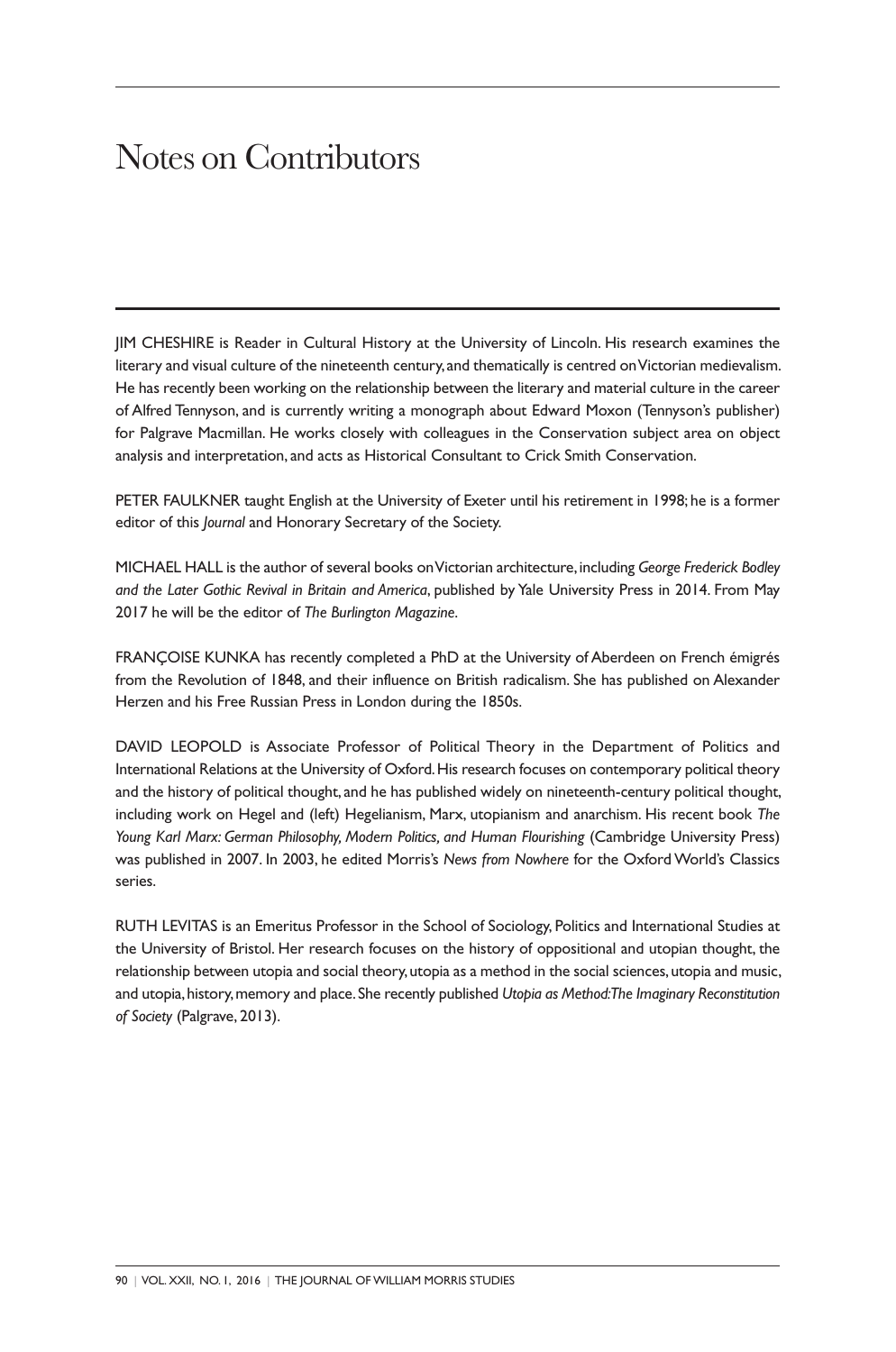PENNY LYNDON is Librarian at The William Morris Society, currently working on producing a catalogue of the collection which will be available on the website. She has been aTrustee since 2010, and served as Honorary Secretary between 2012 and 2015.

DAVID MABB is an artist and Reader in Art at Goldsmiths, University of London.

JAN MARSH is President of The William Morris Society, and has published extensively on the Pre-Raphaelites.With Frank Sharp,she has edited *The Collected Letters of Jane Morris* (Boydell & Brewer,2012).